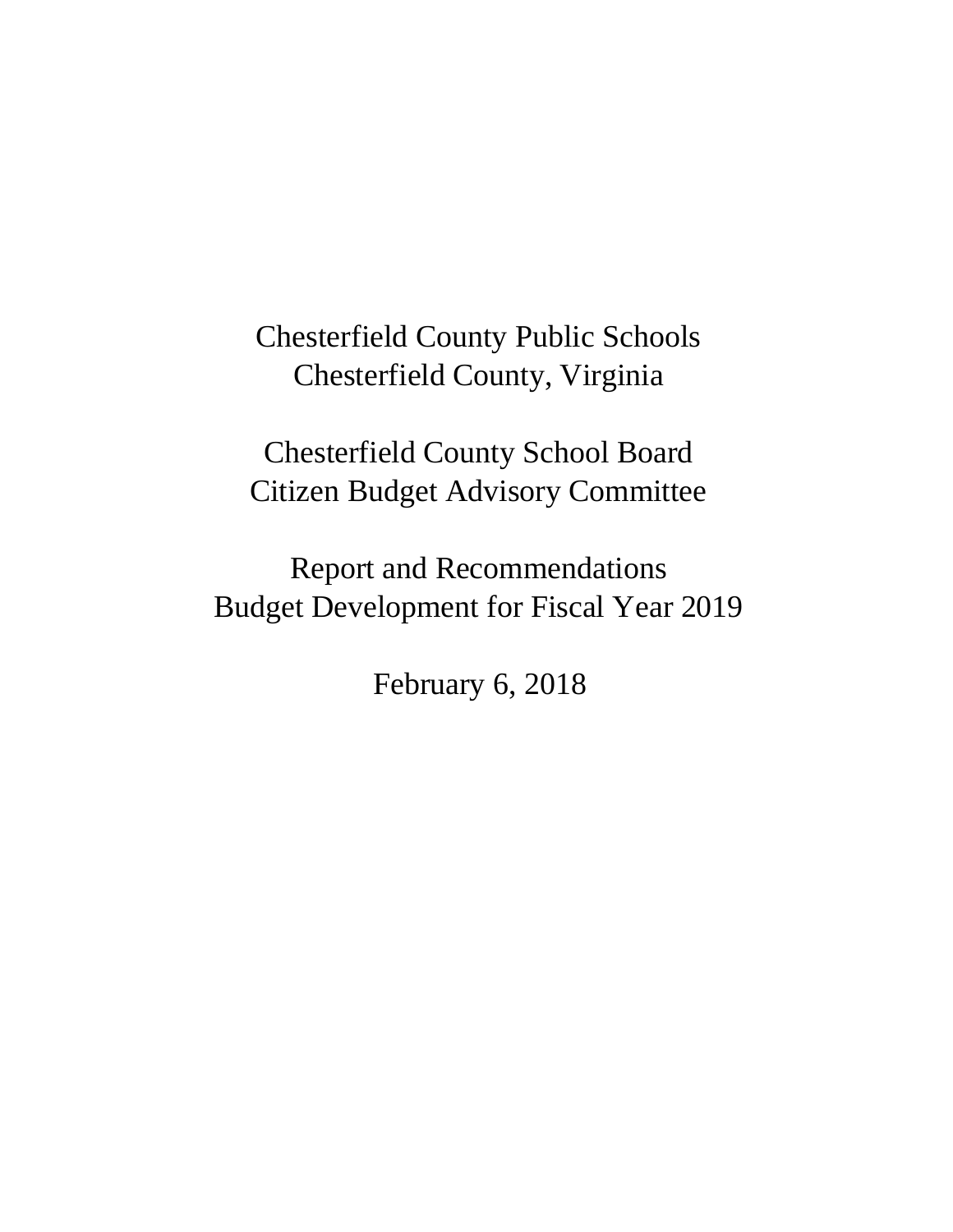To: Chesterfield County School Board

From: Citizen Budget Advisory Committee

Date: February 6, 2018

The Citizen Budget Advisory Committee is pleased to present its report and recommendations on budget development for Fiscal Year 2019.

Thank you for the opportunity to assist the School Board and to serve Chesterfield County Public Schools and the citizens of Chesterfield County.

Please let us know if you have questions, need additional information, or if the Committee can be of further assistance to you.

Members of the Citizen Budget Advisory Committee:

| <b>District</b> | <b>Name</b>           | <b>Term</b>     | <b>Dates</b> |
|-----------------|-----------------------|-----------------|--------------|
| Bermuda         | LaToria Tookes        | $2^{nd}$        | 2016-2018    |
| Clover Hill     | Jeff McMahan          | 1 <sup>st</sup> | 2017-2019    |
| Dale            | Reynaul DeShazor      | 1 <sup>st</sup> | 2017-2019    |
| Matoaca         | <b>Brenda Stewart</b> | 2 <sup>nd</sup> | 2017-2019    |
| Midlothian      | Bryan Aud (Chair)     | 2 <sup>nd</sup> | 2017-2019    |
| At Large        | Sam Kaufman           | 2 <sup>nd</sup> | 2016-2019    |
| At Large        | Chris Williams        | 1 <sup>st</sup> | 2016-2019    |

Magisterial district appointees serve a two year term. At Large appointees serve a three year term. Members are allowed to serve two consecutive terms.

School Board Liaison to the Committee:

Dianne Smith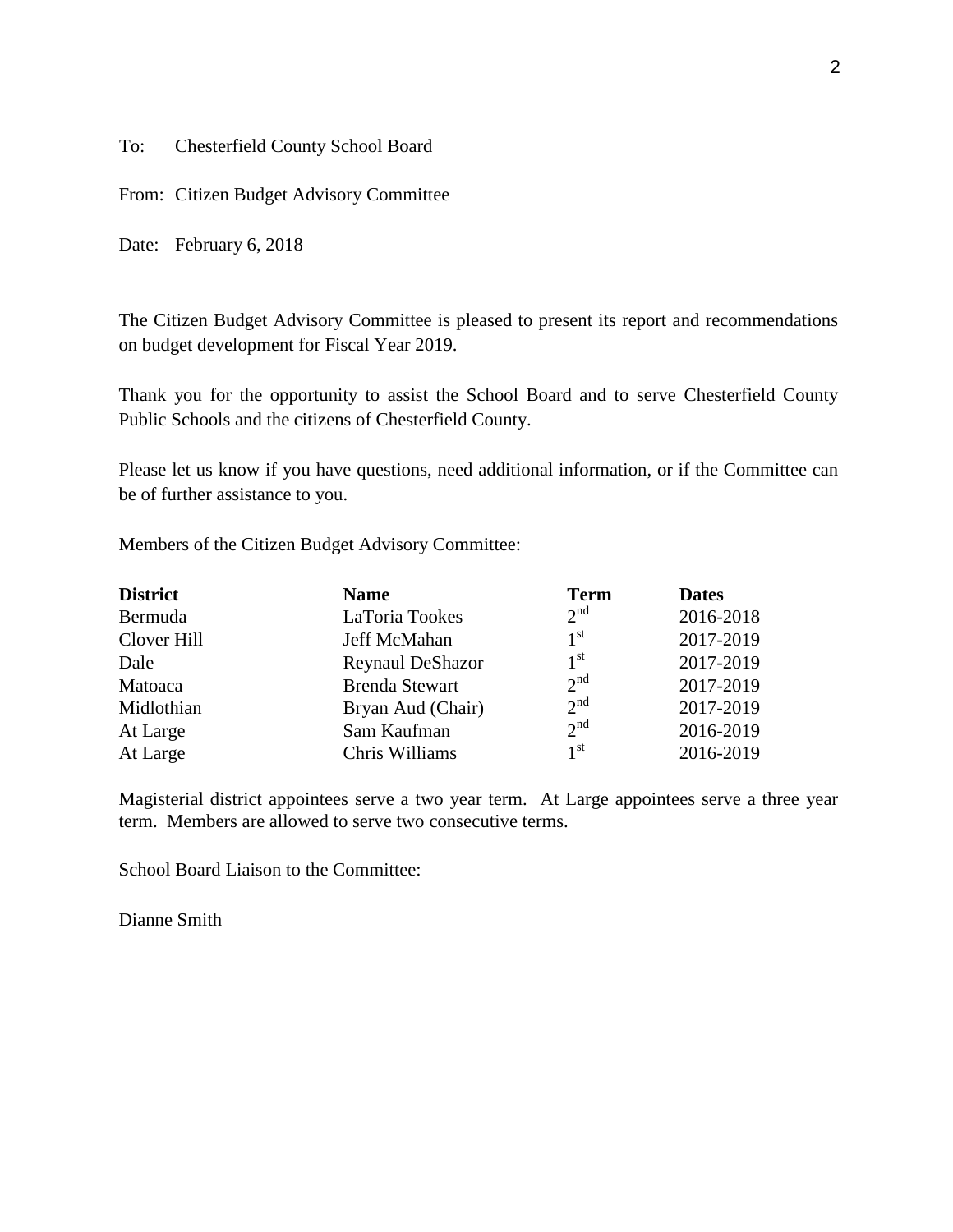# Citizen Budget Advisory Committee **Report and Recommendations**  Budget Development for Fiscal Year 2019

The purpose of the Citizens Budget Advisory Committee as stated in its Bylaws is: "…to assist the Chesterfield County Public School Board in the evaluation and allocation of resources to ensure a high quality, effective, and efficient school division."

The Committee's work aligns with the "Quality Services and Operations" - Guiding principle document found in the Design for Excellence 2020 Strategic Plan for these items:

- Include stakeholder ideas in the budget process.
- Manage resources efficiently.
- Demonstrate accountability by using tax dollars effectively and efficiently.

The Committee carried out its work during a series of public meetings beginning September 8, 2017. The committee is currently discussing the possibility of starting earlier in the future as to have additional time for discussion, preparation, and advisement. A listing of meeting dates follows later in the report. Presentations and meeting materials are posted to the Chesterfield County Schools website in the Budget section, under the 'Citizens Budget Advisory Committee.'

Each Committee member fulfills a role of citizen advisor, bringing their skills, knowledge, and experiences to the Chesterfield County Public Schools budget process. Committee members received information from staff, invited guests, and outside sources, to help guide them in evaluating budget assumptions, resource requirements, and funding priorities. Committee members were asked to provide budget priorities and recommendations that were incorporated in this report. This report represents a majority of committee members' views; committee members may have different viewpoints on any or all components of this report.

The Committee thanks School Board member Dianne Smith and Superintendent Dr. Lane for their advice, guidance, and input at Committee meetings. The Committee thanks Christina Berta and Susan Newton for providing information and presentations that helped frame discussions for each committee meeting. The Committee also thanks administrative staff, school administrators, and teachers for their presentations and insight into issues facing Chesterfield County Public Schools.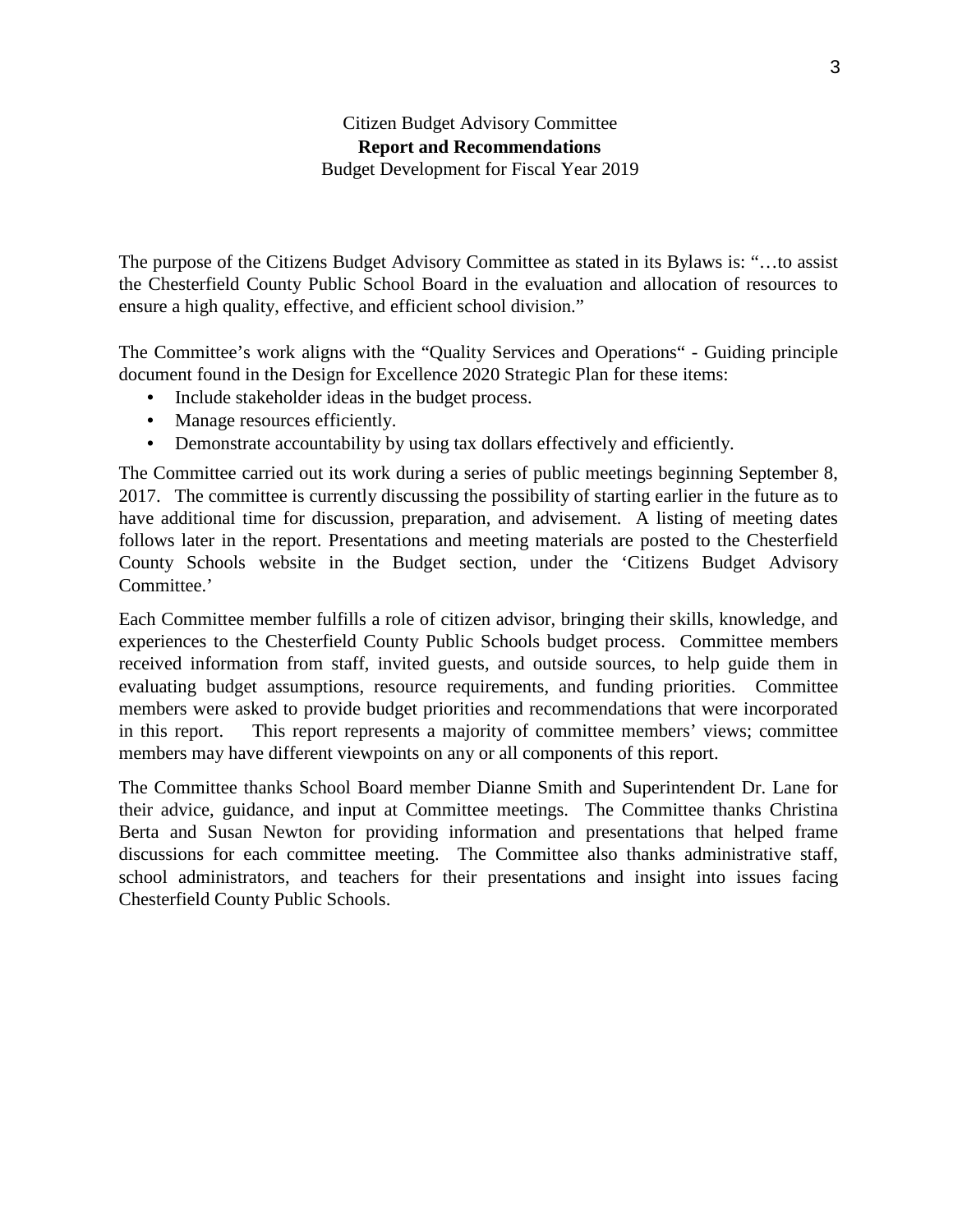### **Budget Recommendations for Fiscal Year 2019**

As in prior years, the Committee supports many initiatives identified in the five-year plan, such as salary increases, a reduction in Pupil Teacher Ratio (PTR), and targeted funding addressing achievement gaps in underperforming schools as well as Kindergarten through third grade. The Committee appreciates the ongoing effort of the school division to look for cost savings and efficiencies prior to seeking additional funding.

For the FY 2019 budget year and beyond, the Committee recommends the school division focus efforts and funding on 'areas of need' prior to dedicating resources on 'areas of want' or new programs. It is important that neglected infrastructure projects, such as having school doors that lock and modern security systems, are completed soon and not pushed back to accommodate other initiatives. Timeframes for ongoing projects should be re-evaluated and projects completed as soon as possible, since schools with current and potentially future academic challenges and accreditation issues may require additional funding in the near future.

Below are funding priorities from the Committee for Fiscal Year 2019:

# • **Teaching staff – Continued reduction of pupil teacher ratio ("PTR") by .25. Estimated cost of \$1,675,000**

Prior Committee recommendation - continued. This recommendation matches the PTR funding model in the five-year plan. The committee recommends the continued reduction of the PTR. The reductions in PTR should be targeted to address needs in underperforming schools as well as Kindergarten through third grade. The desired results of reducing PTR include, but are not limited to: (i) improved student learning; and (ii) reduction of workload for teachers leading to better work environment and higher quality of life. The reduction in PTR tied to recruitment and retention goals for teachers. This topic is perennially brought up by instructors and principals as major priority. Some of the committee members felt that the reduction of PTR should be doubled to .50 at an estimated cost of \$3,350,000.

### • **Staff recruitment, retention, and recognition. Estimated cost of \$4,050,000**

Prior Committee recommendation - continued. This recommendation provides a 1% salary increase anticipated in the five-year plan. The school division must find ways to provide salary increases to keep staff salaries competitive without relying on funding from the General Assembly. By staying competitive against other counties in regards with staff salaries, this will help in the recruitment process and also maintain quality teachers.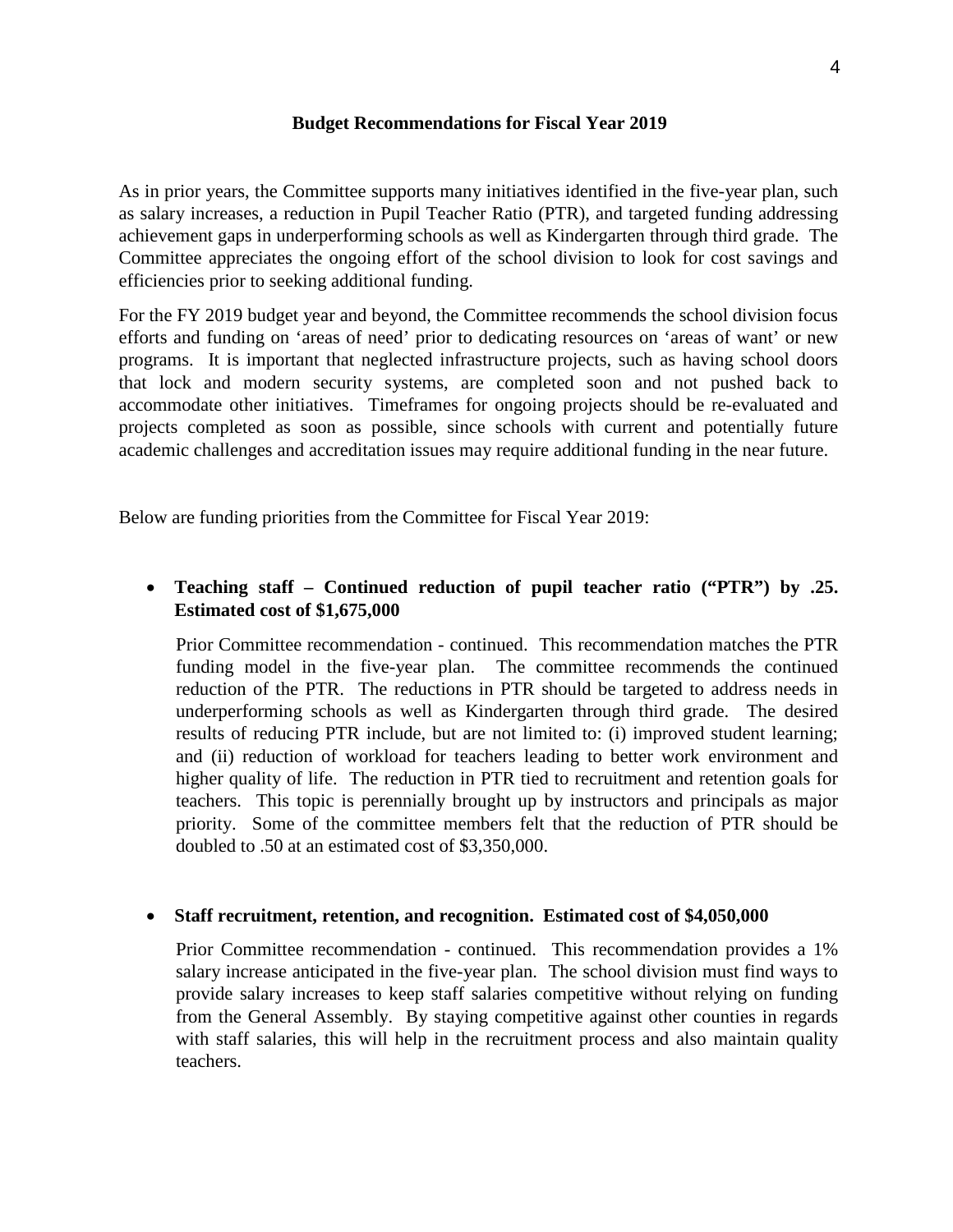### • **Data Warehousing by the School Division in order to create efficiency, scale, and better accountability for program successes. Estimated cost of \$500,000**

The Committee recommends that the school division make a critical and overdue investment in data warehousing of student information. As one of the largest systems in the United States, CCPS is woefully behind in aggregating data in a manner befitting a large institution. Aside from deep inefficiencies system-wide, the committee is tasked with assessing success potential for programs without available benchmarking. Other systems, such as Virginia Beach, Denver, and Katy Independent School District (Texas) have demonstrated tremendous success with this initiative. While this is an initial and substantial outlay, the committee believes that an investment will lead to cost savings in the near and long-term. Finally, this will reduce and streamline the reliance on paper registration processing, student enrollment forms, manual data input and duplication, and central office staff support.

## • **Increase compensation for temporary positions such as substitute teachers and instructional aides. The Committee was unable to estimate a cost.**

The Committee recommends consideration be given to providing more equitable compensation for temporary instructional positions, such as substitute teacher and instructional aides. While the Committee is recommending percentages, we would expect that CCPS staff would use market research to determine the actual percentage increase to address this recommendation. Consideration should be given to raise the compensation by 23% with gradual increments over the next 3 years. The first year increase will be 5% from the current structure to be competitive with schools in surrounding districts. The second year will be an 8% increase with a 10% increase in the third year of this structured increase. This will allow administrators to continue to bring in qualified substitute teachers and instructional aides with an increased level of willingness to serve the needs of Chesterfield County.

### • **Study - Adjustments to Teacher Salary Scales. Estimated cost of \$150,000**

Reference: Chart – TEACHER SALARY SCALES – Annual Salary – for FT VRS Eligible, Effective July 1, 2017 at Page 1351 of CCPS FY 2018 Adopted Budget.

Compensation for each additional year of teaching experience follows an erratic and inconsistent pattern that does not reward each additional year of experience within the same scale with the same dollar increase in salary for Years  $0 - 14$ ; however, the same dollar differential is awarded for an additional year of experience for Years 15 – 34. These anomalies are attributed to adjustments made on an ad hoc basis to remain competitive.

The resulting differentials shown in the attachment to this recommendation should be addressed to provide an equitable system that reflects a consistent value for each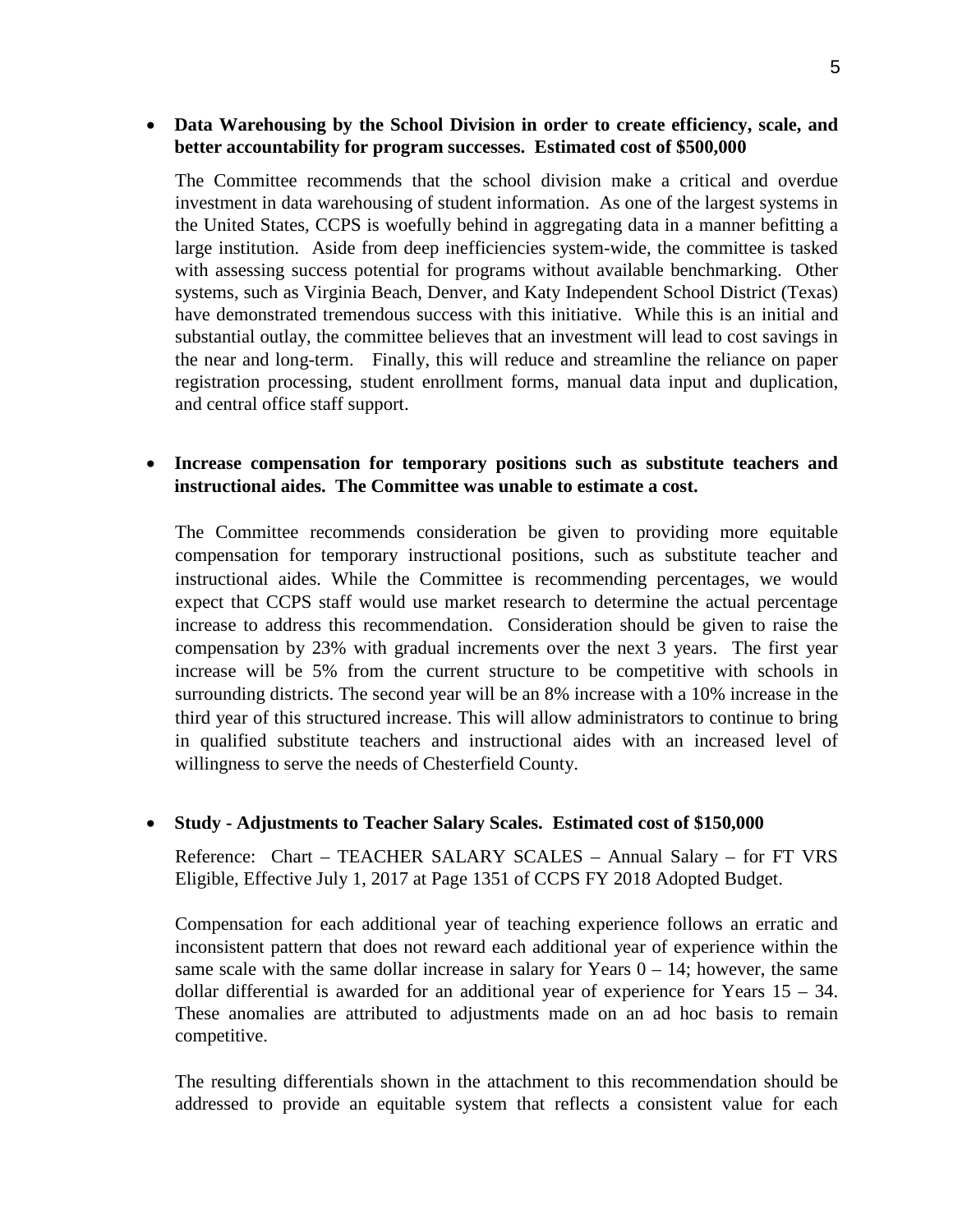additional year of teaching experience. Addressing this inequity is important to creating and maintaining an environment where all employees are equitably rewarded on the basis of the selected standard such as years of experience.

According to documents provided by the CCPS, Palmer & Cay performed the most recent study, a Market Analysis and Cost Study. That study is documented in a report dated December 2005. No additional data are available at this time. CCPS reported that the Palmer & Cay Report cost approximately \$120,000 but could not provide an updated estimate. According to the report, "*Palmer & Cay conducted a market analysis of 111 benchmark positions from custom survey data from 21 surrounding Virginia cities and counties that included Bachelor Teachers and Master Teachers.*" The suggested scale had 25 levels (years) with differentiated salaries for each added year of experience beginning in Year 2.

The Committee proposes that the School Board commission a study during FY 2019 of the positions covered by the Teacher Salary Scales (fewer than 10) published in the annual adopted budget document as the basis for developing a plan to construct salary scales that reward additional years of experience on an equitable basis. The study should also address whether or not it continues to be appropriate to include positions other than teachers under the Teachers Salary Scales.

This proposal is not offered as an added initiative, but as a priority to replace some initiatives in the proposed financial plan. Focusing on the classroom and recognizing that the literature confirms that the most important indicator of student success after the socio-economic level of the household from which the student comes is the quality of the teacher in the classroom, this proposal to address a longstanding inequity in compensating teachers who have varying levels of experience should take priority over initiatives such as Early College Academy and others that do not address demonstrated and documented immediate needs.

The Committee met on these dates:

- September 8, 2017
- October 12, 2017
- · November 2, 2017
- December 7, 2017
- January 16, 2018 (Committee work session)
- · January 25, 2018

Scheduled meeting dates:

- · February 8, 2018
- March 8, 2018
- · April 12, 2018
- · May 10, 2018
- June 21, 2018